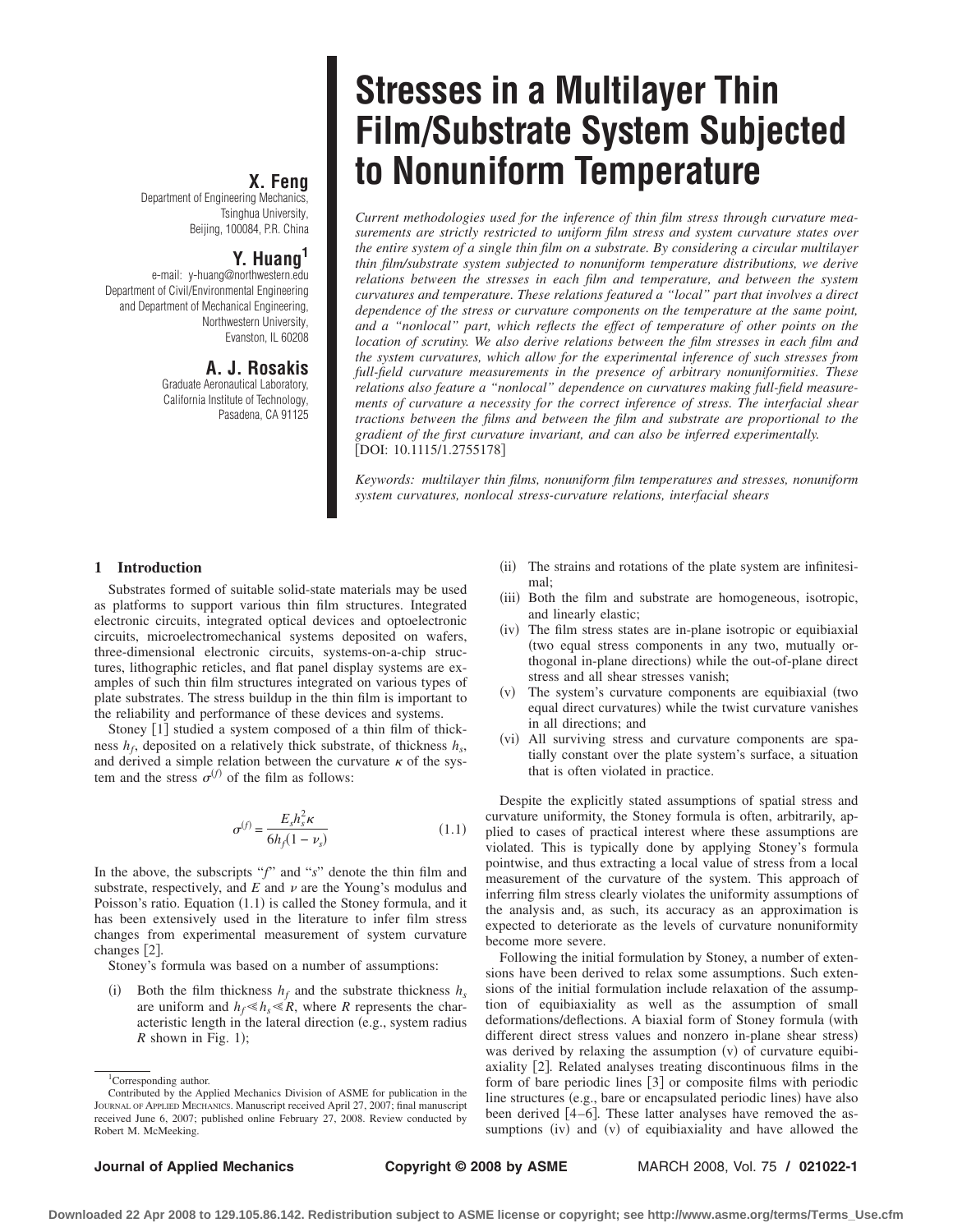

**Fig. 1 A schematic diagram of a multilayer thin film/substrate** system, showing the cylindrical coordinates  $(r, \theta, z)$ 

existence of three independent curvature and stress components in the form of two, nonequal, direct components and one shear or twist component. However, the uniformity assumption (vi) of all of these quantities over the entire plate system was retained. In addition to the above, single, multiple, and graded films and substrates have been treated in various "large" deformation analyses [7-10]. These analyses have removed both the restrictions of an equibiaxial curvature state as well as the assumption (ii) of infinitesimal deformations. They have allowed for the prediction of kinematically nonlinear behavior and bifurcations in curvature states that have also been observed experimentally [11,12]. These bifurcations are transformations from an initially equibiaxial to a subsequently biaxial curvature state that may be induced by an increase in film stress beyond a critical level. This critical level is intimately related to the system aspect ratio, i.e., the ratio of inplane to thickness dimension and the elastic stiffness. These analyses also retain the assumption (vi) of spatial curvature and stress uniformity across the system. However, they allow for deformations to evolve from an initially spherical shape to an energetically favored shape (e.g., ellipsoidal, cylindrical, or saddle shapes) that features three different, still spatially constant, curvature components  $[6, 11]$ .

The above-discussed extensions of Stoney's methodology have not relaxed the most restrictive of Stoney's original assumption (vi) of spatial uniformity that does not allow film stress and system curvature components to vary in the thin film/substrate system. This crucial assumption is often violated in practice, since film stresses and the associated system curvatures are nonuniformly distributed. Recently, Huang et al. [13] and Huang and Rosakis  $[14]$  relaxed the assumption (vi) (and also (iv) and (v)) to study the thin film/substrate system subjected to nonuniform, axisymmetric misfit strain (in thin film) and temperature change (in both thin film and substrate), respectively, while Huang and Rosakis [15] and Ngo et al. [16] studied the thin film/substrate system subject to arbitrarily nonuniform (e.g., nonaxisymmetric) misfit strain and temperature. The most important result is that *the film stresses depend nonlocally on the system curvatures*; i.e., they depend on curvatures of the entire system. The relations between film stresses and system curvatures are established for arbitrarily nonuniform misfit strain and temperature change, and such relations degenerate to Stoney's formula for uniform, equibiaxial stresses and curvatures.

Feng et al. [17] relaxed part of the assumption (i) to study the thin film and substrate of different radii. Ngo et al. [18] com-

**021022-2 /** Vol. 75, MARCH 2008 **Transactions of the ASME**

pletely relax the assumption (i) to study arbitrarily nonuniform thickness of the thin film. They derived an analytical relation between the film stresses and system curvatures that allows for the accurate experimental inference of film stress from full-field curvature measurements once the film thickness distribution is known. Brown et al. [19] used two independent types of X-ray microdiffraction to measure both substrate slope and film stress across the diameter of an axisymmetric thin film/substrate specimen composed of a Si substrate on which a smaller circular *W* film island was deposited. The substrate slopes, measured by polychromatic (white beam) X-ray microdiffraction, were used to calculate curvature fields and to, thus, infer the film stress distribution using both the "local" Stoney formula and the new, nonlocal relation. The variable film thickness, which was independently measured, was also an input to the new relation. These were then compared with the film stress measured independently through monochromatic X-ray diffraction in the sample to validate the new analytical relation [18].

Many thin film/substrate systems involve multiple layers of thin films. The main purpose of this paper is to extend the above analyses by Huang, Rosakis, and co-workers to a system composed of multilayer thin films on a substrate subjected to nonuniform temperature distribution. We will relate stresses in each film and system curvatures to the temperature distribution, and ultimately derive a relation between the stresses in each film and system curvatures that would allow for the accurate experimental inference of film stresses from full-field and real-time curvature measurements.

### **2 Axisymmetric Temperature Distribution**

We first consider a system of multilayer thin films deposited on a substrate subjected to axisymmetric temperature distribution  $T(r)$ , where *r* is the radial coordinate (Fig. 1). The thin films and substrate are circular in the lateral direction and have a radius *R*. The deformation is axisymmetric and is therefore independent of the polar angle  $\theta$ , where  $(r, \theta, z)$  are cylindrical coordinates with the origin at the center of the substrate  $(Fig. 1)$ .

**2.1 Governing Equations.** Let  $h_{f_i}(i=1,\ldots,n)$  denote the thickness of the *i*th thin film (Fig. 1). The total film thickness  $h_f$  $=\sum_{i=1}^{n} h_{f_i}$  of all *n* thin films is much less than the substrate thickness  $h_s$ , and both are much less than *R*; i.e.,  $h_f \le h_s \le R$ . The Young's modulus, Poisson's ratio, and coefficient of thermal expansion of the *i*th film and substrate are denoted by  $E_{f_i}$ ,  $v_{f_i}$ ,  $\alpha_{f_i}$ ,  $E_s$ ,  $\nu_s$ , and  $\alpha_s$ , respectively.

The substrate is modeled as a plate since it can be subjected to bending and  $h_s \ll R$ . The thin films are modeled as membranes that have no bending rigidities due to their small thickness  $h_{f_i} \leq h_s$ . Therefore, they all have the same in-plane displacement  $u_f(r)$  in the radial direction. The strains are  $\varepsilon_{rr} = du_f/dr$  and  $\varepsilon_{\theta\theta} = u_f/r$ . The stresses in the *i*th thin film can be obtained from the linear thermo-elastic constitutive model as

$$
\sigma_{rr}^{(i)} = \frac{E_{f_i}}{1 - \nu_{f_i}^2} \left[ \frac{du_f}{dr} + \nu_{f_i} \frac{u_f}{r} - (1 + \nu_{f_i}) \alpha_{f_i} T \right]
$$
  

$$
\sigma_{\theta\theta}^{(i)} = \frac{E_{f_i}}{1 - \nu_{f_i}^2} \left[ \nu_{f_i} \frac{du_f}{dr} + \frac{u_f}{r} - (1 + \nu_{f_i}) \alpha_{f_i} T \right]
$$
(2.1)

The membrane forces in the *i*th thin film are

$$
N_r^{(f_i)} = h_{f_i} \sigma_{rr}^{(i)} \t N_\theta^{(f_i)} = h_{f_i} \sigma_{\theta\theta}^{(i)}
$$
 (2.2)

For a nonuniform temperature distribution  $T = T(r)$ , the shear stress tractions at the film/substrate and film/film interfaces do not vanish, and are denoted by  $\tau^{(i)}(r)$  (*i*=1,...,*n*) as shown in Fig. 2. The normal stress tractions  $\sigma_{zz}$  still vanish because thin films have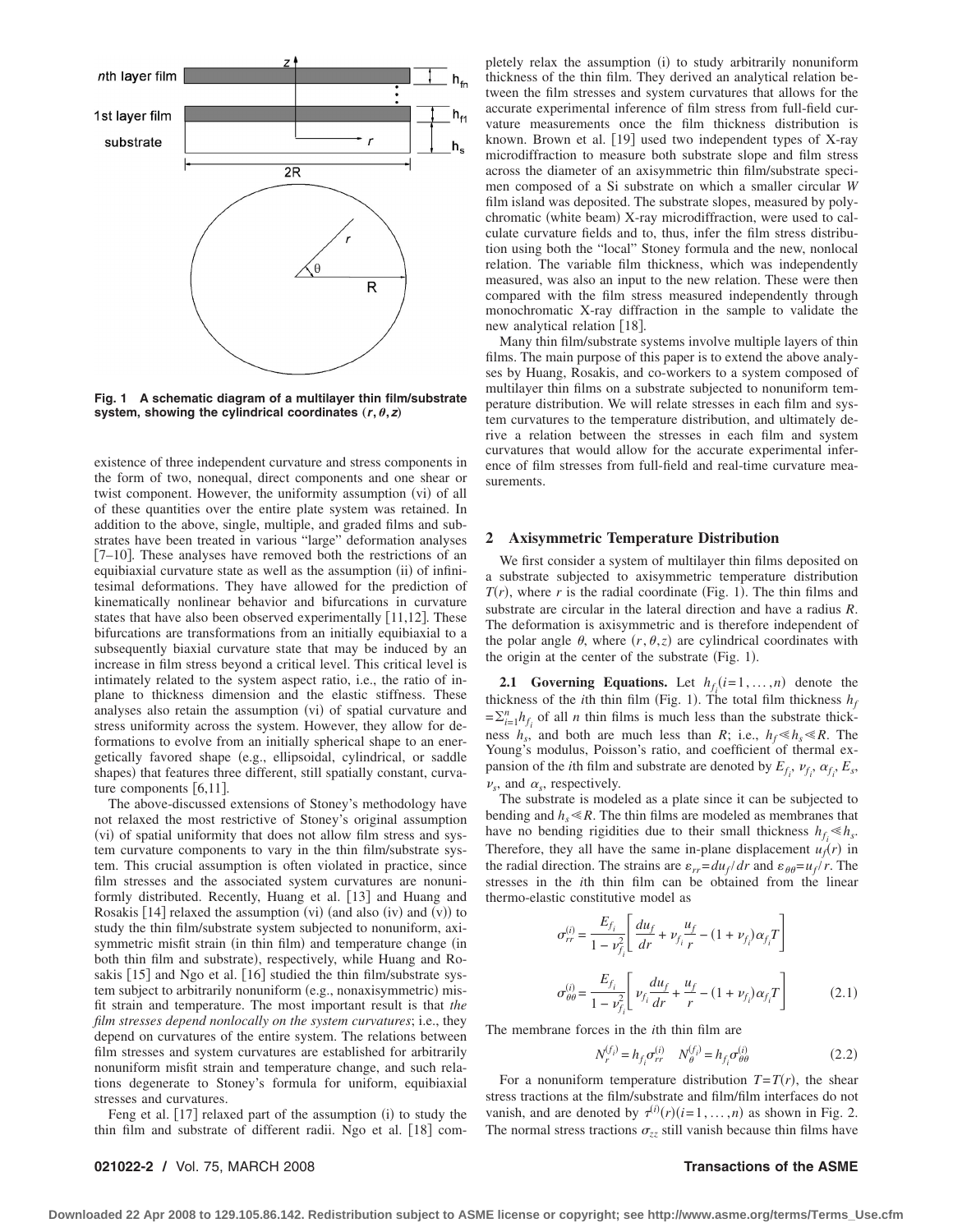

**Fig. 2 A schematic diagram of the nonuniform shear traction distribution at the film/film and film/substrate interfaces**

no bending rigidities. The equilibrium equations for thin films, accounting for the effect of interface shear stress tractions, become

$$
\begin{cases}\n\frac{dN_r^{(f_1)}}{dr} + \frac{N_r^{(f_1)} - N_\theta^{(f_1)}}{r} - (\tau^{(1)} - \tau^{(2)}) = 0 \\
\frac{dN_r^{(f_2)}}{dr} + \frac{N_r^{(f_2)} - N_\theta^{(f_2)}}{r} - (\tau^{(2)} - \tau^{(3)}) = 0 \\
\vdots \\
\frac{dN_r^{(f_n)}}{dr} + \frac{N_r^{(f_n)} - N_\theta^{(f_n)}}{r} - \tau^{(n)} = 0\n\end{cases} \tag{2.3}
$$

Substitution of Eqs.  $(2.1)$ – $(2.3)$  and the summation of its left-hand side yield

$$
\sum_{i=1}^{n} \frac{E_f h_{f_i}}{1 - v_{f_i}^2} \left( \frac{d^2 u_f}{dr^2} + \frac{1}{r} \frac{du_f}{dr} - \frac{u_f}{r^2} \right) = \tau^{(1)} + \sum_{i=1}^{n} \frac{E_f h_{f_i} \alpha_{f_i}}{1 - v_{f_i}} \frac{dT}{dr}
$$
\n(2.4)

Let  $u_s$  denote the displacement in the radial  $(r)$  direction at the neutral axis  $(z=0)$  of the substrate, and *w* the displacement in the normal  $(z)$  direction. The forces and bending moments in the substrate are obtained from the linear thermo-elastic constitutive model as

$$
N_r^{(s)} = \frac{E_s h_s}{1 - \nu_s^2} \left[ \frac{d u_s}{dr} + \nu_s \frac{u_s}{r} - (1 + \nu_s) \alpha_s T \right]
$$
  

$$
N_\theta^{(s)} = \frac{E_s h_s}{1 - \nu_s^2} \left[ \nu_s \frac{d u_s}{dr} + \frac{u_s}{r} - (1 + \nu_s) \alpha_s T \right]
$$
(2.5)

$$
M_r = \frac{E_s h_s^3}{12(1 - v_s^2)} \left( \frac{d^2 w}{dr^2} + \frac{v_s}{r} \frac{dw}{dr} \right)
$$
  

$$
M_\theta = \frac{E_s h_s^3}{12(1 - v_s^2)} \left( v_s \frac{d^2 w}{dr^2} + \frac{1}{r} \frac{dw}{dr} \right)
$$
(2.6)

The shear stress  $\tau^{(1)}$  at the film/substrate interface is equivalent to the distributed axial force  $\tau^{(1)}(r)$  and bending moment  $(h<sub>s</sub>/2) \tau<sup>(1)</sup>(r)$  applied at the neutral axis  $(z=0)$  of the substrate. The in-plane force equilibrium equation of the substrate then becomes

$$
\frac{dN_r^{(s)}}{dr} + \frac{N_r^{(s)} - N_\theta^{(s)}}{r} + \tau^{(1)} = 0\tag{2.7}
$$

The out-of-plane force and moment equilibrium equations are given by

$$
\frac{dM_r}{dr} + \frac{M_r - M_\theta}{r} + Q - \frac{h_s}{2}\tau^{(1)} = 0
$$
\n(2.8)

$$
\frac{dQ}{dr} + \frac{Q}{r} = 0\tag{2.9}
$$

where *Q* is the shear force normal to the neutral axis. Substitution of Eq.  $(2.5)$  into Eq.  $(2.7)$  yields

$$
\frac{d^2u_s}{dr^2} + \frac{1}{r}\frac{du_s}{dr} - \frac{u_s}{r^2} = (1 + \nu_s)\alpha_s \frac{dT}{dr} - \frac{1 - \nu_s^2}{E_s h_s} \tau^{(1)} \tag{2.10}
$$

Elimination of  $Q$  from Eqs.  $(2.8)$  and  $(2.9)$ , in conjunction with Eq.  $(2.6)$ , gives

$$
\frac{d^3w}{dr^3} + \frac{1}{r}\frac{d^2w}{dr^2} - \frac{1}{r^2}\frac{dw}{dr} = \frac{6(1 - v_s^2)}{E_s h_s^2} \tau^{(1)}\tag{2.11}
$$

The continuity of displacement across the film/substrate interface requires

$$
u_f = u_s - \frac{h_s}{2} \frac{dw}{dr}
$$
 (2.12)

Equations  $(2.4)$  and  $(2.10)$ – $(2.12)$  constitute four ordinary differential equations for  $u_f$ ,  $u_s$ ,  $w$ , and  $\tau^{(1)}$ .

We can eliminate  $u_f$ ,  $u_s$ , andw from these four equations to obtain the shear stress at the film/substrate interface in terms of temperature as

$$
\tau^{(1)} = \frac{\sum_{i=1}^{n} \frac{E_{f_i} h_{f_i}}{1 - \nu_{f_i}^2} [(1 + \nu_s) \alpha_s - (1 + \nu_{f_i}) \alpha_{f_i}]}{1 + \sum_{i=1}^{n} 4 \frac{E_{f_i} h_{f_i}}{1 - \nu_{f_i}^2} \frac{1 - \nu_s^2}{E_s h_s}}
$$
(2.13)

which is a remarkable result that holds regardless of boundary conditions at the edge  $r = R$ . Therefore, the interface shear stress is proportional to the gradient of temperature. For uniform temperature *T*=constant, the interface shear stress vanishes; i.e.,  $\tau^{(1)} = 0$ .

Substitution of the above solution for shear stress  $\tau^{(1)}$  into Eqs.  $(2.11)$  and  $(2.10)$  yields ordinary differential equations for displacements *w* and  $u_s$  in the substrate. Their solutions, at the limit  $h_f \ll h_s$  are

$$
\frac{dw}{dr} = 6 \frac{1 - \nu_s^2}{E_s h_s^2} \sum_{i=1}^n \frac{E_{f_i} h_{f_i}}{1 - \nu_{f_i}^2} [(1 + \nu_s)\alpha_s - (1 + \nu_{f_i})\alpha_{f_i}] \frac{1}{r} \int_0^r \eta T(\eta) d\eta
$$
  
+ 
$$
\frac{B_1}{2} r
$$
 (2.14)

$$
u_s = (1 + \nu_s) \alpha_s \frac{1}{r} \int_0^r \eta T(\eta) d\eta + \frac{B_2}{2} r \tag{2.15}
$$

where  $B_1$  and  $B_2$  are constants to be determined by boundary conditions. The displacement in the thin films is then obtained from Eq.  $(2.12)$  as

$$
u_f = (1 + \nu_s) \alpha_s \frac{1}{r} \int_0^r \eta T(\eta) d\eta + \left(\frac{B_2}{2} - \frac{h_s B_1}{4}\right) r \qquad (2.16)
$$

The first boundary condition at the free edge  $r = R$  requires that the net force vanish

$$
\sum_{i=1}^{n} N_r^{(f_i)} + N_r^{(s)} = 0 \quad \text{at } r = R
$$
 (2.17)

which gives

**Journal of Applied Mechanics** MARCH 2008, Vol. 75 **/ 021022-3**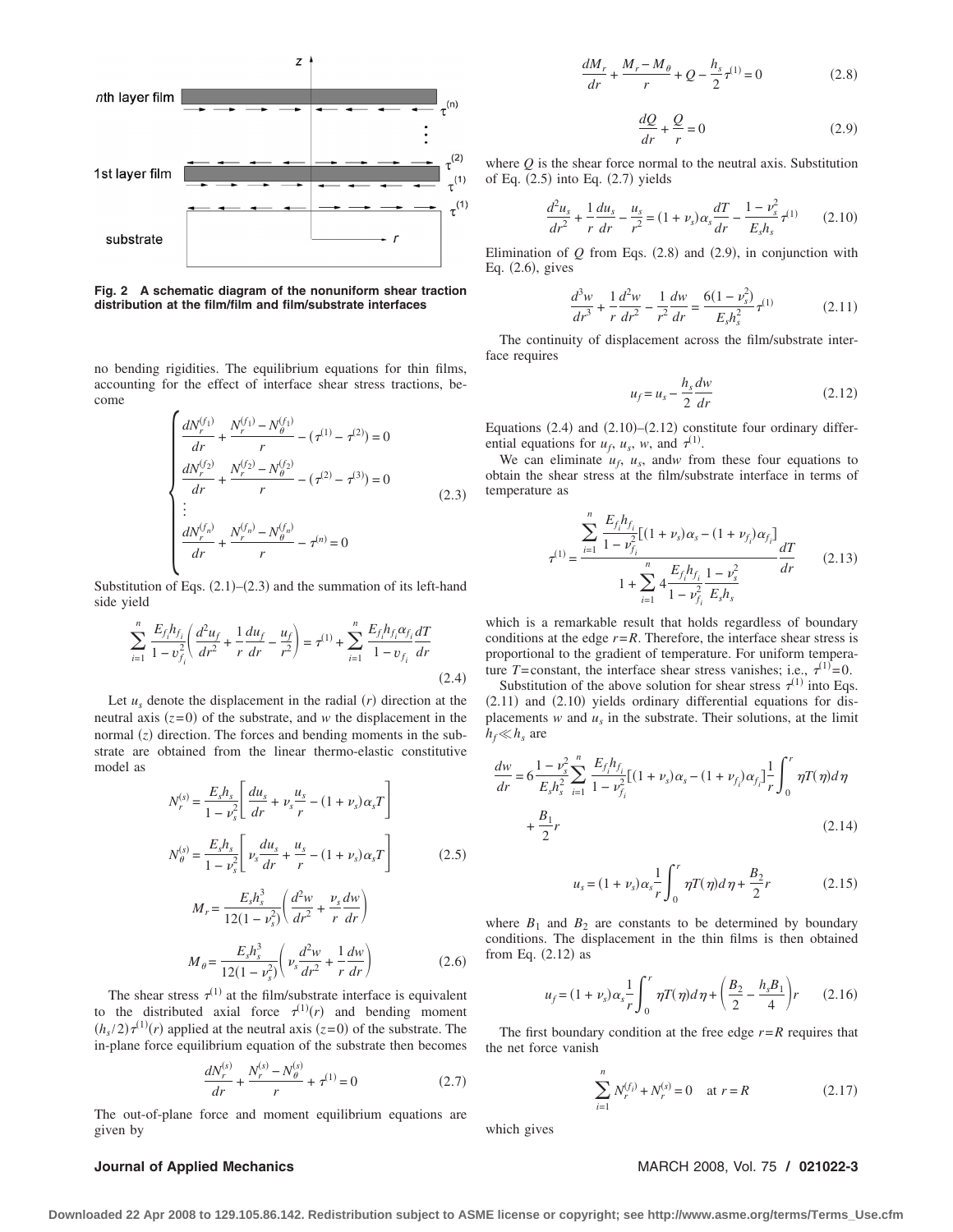$$
B_2 = (1 - \nu_s)\alpha_s \overline{T}
$$
 (2.18)

for  $h_f \ll h_s$ , where  $\overline{T} = (2/R^2) \int_0^R \eta T(\eta) d\eta = \int \int T dA / \pi R^2$  is the average temperature over the entire system. The second boundary condition at the free edge  $r = R$  is vanishing of net moment, i.e.,

$$
M_r - \frac{h_s}{2} \sum_{i=1}^n N_r^{(f_i)} = 0 \quad \text{at } r = R \tag{2.19}
$$

which gives

$$
B_1 = 6 \frac{1 - v_s^2}{E_s h_s^2} \sum_{i=1}^n \frac{E_{f_i} h_{f_i}}{1 - v_{f_i}^2} \left[ \frac{(1 + v_{f_i})(1 - v_s)}{1 + v_s} (\alpha_s - \alpha_{f_i}) - (v_s - v_{f_i}) \alpha_s \right] \overline{T}
$$
\n(2.20)

**2.2 Stresses in Multilayer Thin Films and System Curvatures.** The system curvatures are related to the out-of-plane displacement *w* by  $\kappa_{rr} = d^2w/dr^2$  and  $\kappa_{\theta\theta} = dw/rdr$ . Their sum is given by

$$
\kappa_{rr} + \kappa_{\theta\theta} = 12 \frac{1 - \nu_s}{E_s h_s^2} \left[ A_\alpha \overline{T} + \frac{1 + \nu_s}{2} A_{\nu\alpha} (T - \overline{T}) \right]
$$
 (2.21)

where  $\overline{T}$  is the average temperature in the thin film/substrate system, and

$$
A_{\alpha} = \sum_{i=1}^{n} \frac{E_{f_i} h_{f_i}}{1 - v_{f_i}} (\alpha_s - \alpha_{f_i})
$$
  

$$
A_{\nu\alpha} = \sum_{i=1}^{n} \frac{E_{f_i} h_{f_i}}{1 - v_{f_i}^2} [(1 + \nu_s)\alpha_s - (1 + \nu_{f_i})\alpha_{f_i}]
$$
(2.22)

The first term on the right-hand side corresponds to the (constant) average temperature  $\overline{T}$ , while the second term gives the deviation  $T-\overline{T}$  from the constant temperature.

The difference between two system curvatures is

$$
\kappa_{rr} - \kappa_{\theta\theta} = 6 \frac{1 - \nu_s^2}{E_s h_s^2} A_{\nu\alpha} \left[ T - \frac{2}{r^2} \int_0^r \eta T(\eta) d\eta \right]
$$
 (2.23)

As compared to the system curvatures for a single thin film [14], Eqs.  $(2.21)$  and  $(2.23)$  can be obtained by replacing the single film properties by the sum of multilayer film properties in Eq.  $(2.22)$ .

The stresses in the *i*th thin film can be obtained from the inplane displacement  $u_f$  as

$$
\sigma_{rr}^{(f_i)} + \sigma_{\theta\theta}^{(f_i)} = \frac{E_{f_i}}{1 - \nu_{f_i}} \{ 2(\alpha_s - \alpha_{f_i}) \bar{T} + [(1 + \nu_s)\alpha_s - 2\alpha_{f_i}](T - \bar{T}) \}
$$
\n(2.24)

$$
\sigma_{rr}^{(f_i)} - \sigma_{\theta\theta}^{(f_i)} = \frac{E_{f_i}}{1 + \nu_{f_i}} (1 + \nu_s) \alpha_s \left[ T - \frac{2}{r^2} \int_0^r \eta T(\eta) d\eta \right]
$$
\n(2.25)

They are identical to Huang and Rosakis [14] for a single thin film if the Young's modulus, Poisson's ratio, and coefficient of thermal expansion are substituted by  $E_i$ ,  $v_i$ , and  $\alpha_i$  of the *i*th thin film, respectively. The shear stresses along the film/film or film/ substrate interface can be obtained from the equilibrium equation 2.3. Specifically, the shear stress of *i*th thin film is given by

$$
\tau^{(i)} = \sum_{j=i}^{n} \frac{E_{f_j} h_{f_j}}{1 - v_{f_j}^2} [(1 + v_s) \alpha_s - (1 + v_{f_j}) \alpha_{f_j}] \frac{dT}{dr}
$$
(2.26)

where the summation is from the *i*th thin film to the last *(nth)*.

#### **021022-4 /** Vol. 75, MARCH 2008 **Transactions of the ASME**

### **3 Extension of Stoney Formula for a Multilayer Thin Film/Substrate System Subjected to Axisymmetric Temperature Distribution**

We extend the Stoney formula for a multilayer thin film/ substrate system by eliminating the nonuniform axisymmetric temperature in order to establish a direct relation between the stresses in the *i*th thin film and system curvatures. Both  $\kappa_{rr} - \kappa_{\theta\theta}$  in Eq. (2.23) and  $\sigma_{rr}^{(f_i)} - \sigma_{\theta\theta}^{(f_i)}$  in Eq. (2.25) are proportional to *T*  $-(2/r^2)\int_0^r \eta T(\eta) d\eta$ , and therefore can be directly related by

$$
\sigma_{rr}^{(f_i)} - \sigma_{\theta\theta}^{(f_i)} = \frac{E_s h_s^2 \alpha_s}{6(1 - v_s)} \frac{E_{f_i}}{1 + v_{f_i}} \frac{\kappa_{rr} - \kappa_{\theta\theta}}{A_{\nu\alpha}}
$$
(3.1)

where  $A_{\nu\alpha}$  is given in Eq. (2.22). We define the average system curvature  $\kappa_{rr} + \kappa_{\theta\theta}$  as

$$
\overline{\kappa_{rr} + \kappa_{\theta\theta}} = \frac{1}{\pi R^2} \int \int_{A} (\kappa_{rr} + \kappa_{\theta\theta}) \eta d\eta d\theta = \frac{2}{R^2} \int_{0}^{R} \eta(\kappa_{rr} + \kappa_{\theta\theta}) d\eta
$$
\n(3.2)

which can be related to the average temperature  $\bar{T}$  by averaging both sides of Eq.  $(2.21)$ , i.e.,

$$
\overline{\kappa_{rr} + \kappa_{\theta\theta}} = 12 \frac{1 - \nu_s}{E_s h_s^2} A_\alpha \overline{T}
$$
\n(3.3)

where  $A_{\alpha}$  is given in Eq. (2.22). The deviation from the average curvature  $\kappa_{rr} + \kappa_{\theta\theta} - \kappa_{rr} + \kappa_{\theta\theta}$  can be related to the deviation from the average temperature  $T-\overline{T}$  from Eq. (2.21) as

$$
\kappa_{rr} + \kappa_{\theta\theta} - \overline{\kappa_{rr} + \kappa_{\theta\theta}} = 6 \frac{1 - \nu_s^2}{E_s h_s^2} A_{\nu\alpha} (T - \overline{T}) \tag{3.4}
$$

Elimination of temperature deviation *T*−*T ¯* and average temperature  $\overline{T}$  from Eqs. (3.3), (3.4), and (2.24) gives the sum of stresses in the *i*th thin film in terms of curvature as

$$
\sigma_{rr}^{(f_i)} + \sigma_{\theta\theta}^{(f_i)} = \frac{E_s h_s^2}{6(1 - \nu_s)} \frac{E_{f_i}}{1 - \nu_{f_i}} \left[ \frac{\alpha_s - \alpha_{f_i}}{A_\alpha} \kappa_{rr} + \kappa_{\theta\theta} + \frac{(1 + \nu_s)\alpha_s - 2\alpha_{f_i}}{(1 + \nu_s)A_{\nu\alpha}} (\kappa_{rr} + \kappa_{\theta\theta} - \kappa_{rr} + \kappa_{\theta\theta}) \right]
$$
(3.5)

Equations  $(3.1)$  and  $(3.5)$  provide direct relations between stresses in each thin film and system curvatures. Stresses at a point in each thin film depend not only on curvatures at the same point (local dependence), but also on the average curvature in the entire substrate (nonlocal dependence).

The interface stress  $\tau^{(i)}$  can also be directly related to system curvatures via

$$
\tau^{(i)} = \frac{E_s h_s^2}{6(1 - v_s^2)} \frac{\sum_{k=i}^n \frac{E_{f_k} h_{f_k}}{1 - v_{f_k}^2} [(1 + v_s)\alpha_s - (1 + v_{f_k})\alpha_{f_k}]}{A_{\nu\alpha}} \frac{d(\kappa_{rr} + \kappa_{\theta\theta})}{dr}
$$
(3.6)

This provides a remarkably simple way to estimate the interface shear stress from radial gradients of the two nonzero system curvatures.

### **4 Arbitrary Temperature Distribution**

Similar to Huang and Rosakis [15] for a single thin film on a substrate, we expand the arbitrary nonuniform temperature distribution  $T(r, \theta)$  to the Fourier series: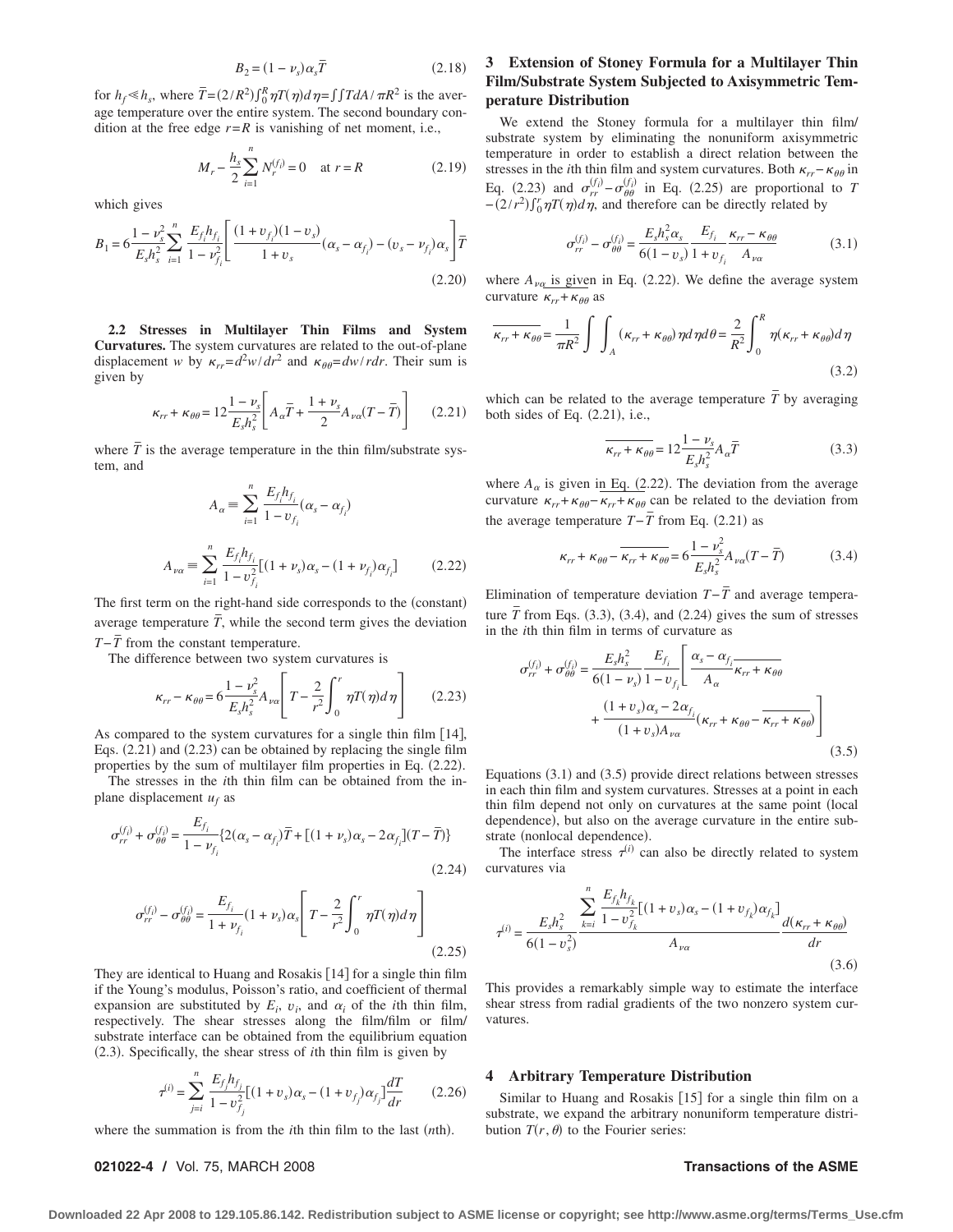$$
T(r,\theta) = \sum_{m=0}^{\infty} T_c^{(m)}(r) \cos m\theta + \sum_{m=0}^{\infty} T_s^{(m)}(r) \sin m\theta \qquad (4.1)
$$

where

$$
T_c^{(0)}(r) = \frac{1}{2\pi} \int_0^{2\pi} T(r, \theta) d\theta
$$

$$
T_c^{(m)}(r) = \frac{1}{\pi} \int_0^{2\pi} T(r, \theta) \cos m\theta d\theta
$$

and

$$
T_s^{(m)}(r) = \frac{1}{\pi} \int_0^{2\pi} T(r,\theta) \sin m\theta d\theta \quad (m \ge 1)
$$

The analysis is similar to Huang and Rosakis [15], except it is now for multilayer thin films on a substrate.

The system curvatures are

$$
\kappa_{rr} = \frac{\partial^2 w}{\partial r^2} \qquad \kappa_{\theta\theta} = \frac{1}{r} \frac{\partial w}{\partial r} + \frac{1}{r^2} \frac{\partial^2 w}{\partial \theta^2} \qquad \kappa_{r\theta} = \frac{\partial}{\partial r} \left( \frac{1}{r} \frac{\partial w}{\partial \theta} \right)
$$

The sum of system curvatures is related to the temperature by

$$
\kappa_{rr} + \kappa_{\theta\theta} = 12 \frac{1 - \nu_s}{E_s h_s^2} \left\{ A_\alpha \overline{T} + \frac{1 + \nu_s}{2} A_{\nu\alpha} (T - \overline{T}) + (1 + \nu_s) \left( \frac{4}{3 + \nu_s} A_\alpha \right) \right\}
$$

$$
- A_{\nu\alpha} \left\{ \sum_{m=1}^{\infty} (m+1) \frac{r^m}{R^{2m+2}} \right\} \cos m\theta \int_0^R \eta^{m+1} T_c^{(m)}(\eta) d\eta
$$

$$
+ \sin m\theta \int_0^R \eta^{m+1} T_s^{(m)}(\eta) d\eta \right\} \tag{4.2}
$$

where  $\bar{T} = (2/R^2) \int_0^R \eta T_c^{(0)}(\eta) d\eta = (1/\pi R^2) \int \int_A T(\eta, \varphi) dA$  is the average temperature over the entire area *A* of the thin film, *dA*  $= \eta d \eta d \varphi$ , and  $A_\alpha$  and  $A_{\nu \alpha}$  are given in Eq. (2.22).

The difference between two curvatures, i.e.,  $\kappa_{rr} - \kappa_{\theta\theta}$ , and the twist  $\kappa_{r\theta}$  are given by

$$
\kappa_{rr} - \kappa_{\theta\theta} = 6 \frac{1 - \nu_s^2}{E_s h_s^2} A_{\nu\alpha} \left[ T - \frac{2}{r^2} \int_0^r \eta T_c^{(0)} d\eta - \sum_{m=1}^{\infty} \frac{m+1}{r^{m+2}} \left( \cos m\theta \int_0^r \eta^{m+1} T_c^{(m)} d\eta + \sin m\theta \int_0^r \eta^{m+1} T_s^{(m)} d\eta \right) \right]
$$
  
\n
$$
- \sum_{m=1}^{\infty} (m-1)r^{m-2} \left( \cos m\theta \int_r^R \eta^{1-m} T_c^{(m)} d\eta + \sin m\theta \int_r^R \eta^{1-m} T_s^{(m)} d\eta \right) \left] + 6 \frac{1 - \nu_s^2}{E_s h_s^2} \left( \frac{4}{3 + \nu_s} A_{\alpha} - A_{\nu\alpha} \right) \sum_{m=1}^{\infty} \frac{m+1}{R^{m+2}} \left[ m \left( \frac{r}{R} \right)^m - (m-1) \left( \frac{r}{R} \right)^{m-2} \right] \left( \cos m\theta \int_0^R \eta^{m+1} T_c^{(m)} d\eta + \sin m\theta \int_0^R \eta^{m+1} T_s^{(m)} d\eta \right)
$$
  
\n
$$
\kappa_{r\theta} = 3 \frac{1 - \nu_s^2}{E_s h_s^2} A_{\nu\alpha} \left[ - \sum_{m=1}^{\infty} \frac{m+1}{r^{m+2}} \left( \sin m\theta \int_0^r \eta^{m+1} T_c^{(m)} d\eta - \cos m\theta \int_0^r \eta^{m+1} T_s^{(m)} d\eta \right) + \sum_{m=1}^{\infty} (m-1)r^{m-2} \left( \sin m\theta \int_r^R \eta^{1-m} T_c^{(m)} d\eta - \cos m\theta \int_0^r \eta^{m+1} T_s^{(m)} d\eta \right)
$$
  
\n(4.3)

$$
\kappa_{r\theta} = 3 \frac{1 - \nu_s^2}{E_s h_s^2} A_{\nu\alpha} \bigg[ -\sum_{m=1}^{\infty} \frac{m+1}{r^{m+2}} \bigg( \sin m\theta \bigg]_0^{\pi} \eta^{m+1} T_c^{(m)} d\eta - \cos m\theta \bigg]_0^{\pi} \eta^{m+1} T_s^{(m)} d\eta \bigg) + \sum_{m=1}^{\infty} (m-1) r^{m-2} \bigg( \sin m\theta \bigg]_r^{\pi} \eta^{1-m} T_c^{(m)} d\eta
$$
  

$$
- \cos m\theta \int_r^R \eta^{1-m} T_s^{(m)} d\eta \bigg] - 3 \frac{1 - \nu_s^2}{E_s h_s^2} \bigg( \frac{4}{3 + \nu_s} A_{\alpha} - A_{\nu\alpha} \bigg) \sum_{m=1}^{\infty} \frac{m+1}{R^{m+2}} \bigg[ m \bigg( \frac{r}{R} \bigg)^m - (m-1) \bigg( \frac{r}{R} \bigg)^{m-2} \bigg] \bigg( \sin m\theta \int_0^R \eta^{m+1} T_c^{(m)} d\eta
$$
  

$$
- \cos m\theta \int_0^R \eta^{m+1} T_s^{(m)} d\eta \bigg)
$$
(4.4)

As compared to the system curvatures for a single thin film  $[15]$ , Eqs.  $(4.2)$ – $(4.4)$  can be obtained by replacing the film properties by the sum of multilayer film properties in Eqs.  $(2.22)$ .

The sum of stresses  $\sigma_{rr}^{(f_i)} + \sigma_{\theta\theta}^{(f_i)}$  in the *i*th thin film is related to the temperature by

$$
\sigma_{rr}^{(f_i)} + \sigma_{\theta\theta}^{(f_i)} = \frac{E_{f_i}}{1 - \nu_{f_i}} \left\{ 2(\alpha_s - \alpha_{f_i}) \overline{T} + [(1 + \nu_s)\alpha_s - 2\alpha_{f_i}](T - \overline{T}) + 2(1 - \nu_s)\alpha_s \sum_{m=1}^{\infty} \frac{m+1}{R^{2m+2}} r^m \left( \cos m\theta \int_0^R \eta^{m+1} T_c^{(m)} d\eta \right) + \sin m\theta \int_0^R \eta^{m+1} T_s^{(m)} d\eta \right\}
$$
\n(4.5)

The difference between stresses, ie.,  $\sigma_{rr}^{(f_i)} - \sigma_{\theta\theta}^{(f_i)}$ , and shear stress  $\sigma_{r\theta}^{(f_i)}$  are given by

$$
\sigma_{rr}^{(f_i)} - \sigma_{\theta\theta}^{(f_i)} = \frac{E_{f_i}}{1 + \nu_{f_i}} (1 + \nu_s) \alpha_s \left\{ T - \frac{2}{r^2} \int_0^r \eta T_c^{(0)} d\eta - \sum_{m=1}^{\infty} \frac{m+1}{r^{m+2}} \left( \cos m\theta \int_0^r \eta^{m+1} T_c^{(m)} d\eta + \sin m\theta \int_0^r \eta^{m+1} T_s^{(m)} d\eta \right) - \sum_{m=1}^{\infty} (m-1)r^{m-2} \left( \cos m\theta \int_r^R \eta^{1-m} T_c^{(m)} d\eta + \sin m\theta \int_r^R \eta^{1-m} T_s^{(m)} d\eta \right) - \sum_{m=1}^{\infty} \frac{m+1}{R^{m+2}} \left[ m \left( \frac{r}{R} \right)^m - (m-1) \left( \frac{r}{R} \right)^{m-2} \right]
$$
  
 
$$
\times \left( \cos m\theta \int_0^R \eta^{m+1} T_c^{(m)} d\eta + \sin m\theta \int_0^R \eta^{m+1} T_s^{(m)} d\eta \right) \right\}
$$
(4.6)

#### **Journal of Applied Mechanics** MARCH 2008, Vol. 75 **/ 021022-5**

**Downloaded 22 Apr 2008 to 129.105.86.142. Redistribution subject to ASME license or copyright; see http://www.asme.org/terms/Terms\_Use.cfm**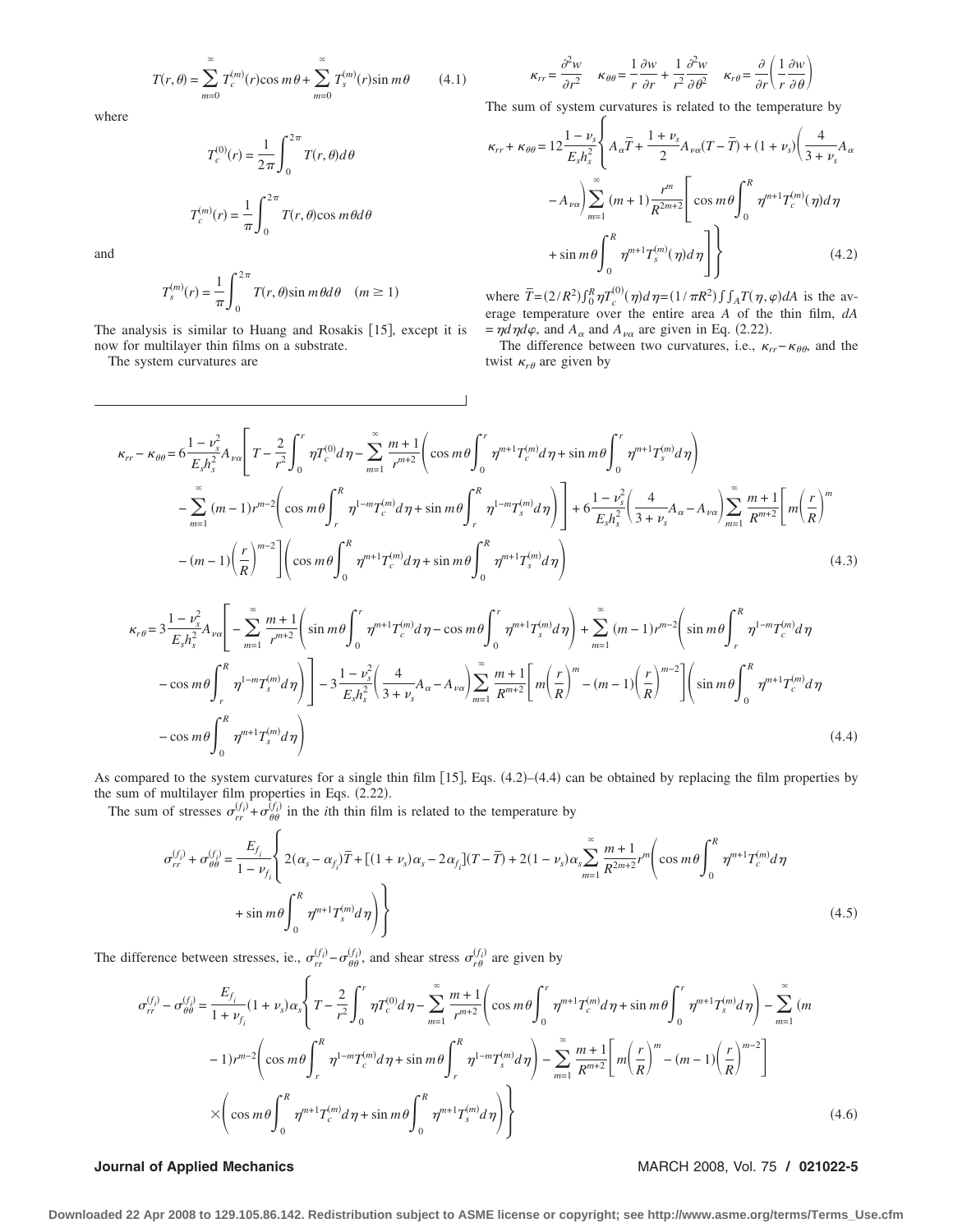$$
\sigma_{r\theta}^{(f)} = \frac{E_{f_i}}{2(1 + \nu_{f_i})}(1 + \nu_s)\alpha_s \left\{ -\sum_{m=1}^{\infty} \frac{m+1}{r^{m+2}} \left( \sin m\theta \int_0^r \eta^{m+1} T_c^{(m)} d\eta - \cos m\theta \int_0^r \eta^{m+1} T_s^{(m)} d\eta \right) + \sum_{m=1}^{\infty} (m-1)r^{m-2} \left( \sin m\theta \int_r^R \eta^{1-m} T_c^{(m)} d\eta \right) \right\}
$$

$$
- \cos m\theta \int_r^R \eta^{1-m} T_s^{(m)} d\eta \right\} + \sum_{m=1}^{\infty} \frac{m+1}{R^{m+2}} \left[ m \left( \frac{r}{R} \right)^m - (m-1) \left( \frac{r}{R} \right)^{m-2} \right] \left( \sin m\theta \int_0^R \eta^{m+1} T_c^{(m)} d\eta - \cos m\theta \int_0^R \eta^{m+1} T_s^{(m)} d\eta \right) \right\} \tag{4.7}
$$

Equations (4.5)–(4.7) are identical to Huang and Rosakis [15] for a single thin film if the Young's modulus, Poisson's ratio, and coefficient of thermal expansion are substituted by  $E_i$ ,  $\nu_i$ , and  $\alpha_i$  of the *i*th thin film, respectively.

The shear stresses  $\tau_r^{(i)}$  and  $\tau_\theta^{(i)}$  at the film/film and film/substrate interfaces are related to the temperature by

$$
\tau_r^{(i)} = \sum_{j=i}^n \frac{E_{f_j} h_{f_j}}{1 - \nu_{f_j}^2} \left[ (1 + \nu_s) \alpha_s - (1 + \nu_{f_j}) \alpha_{f_j} \right] \frac{\partial T}{\partial r} + 2 \left\{ \sum_{j=i}^n \frac{E_{f_j} h_{f_j}}{1 - \nu_{f_j}} (\alpha_s - \alpha_{f_j}) - \sum_{j=i}^n \frac{E_{f_j} h_{f_j}}{1 - \nu_{f_j}^2} \left[ (1 + \nu_s) \alpha_s - (1 + \nu_{f_j}) \alpha_{f_j} \right] \right\} \sum_{m=1}^\infty m(m+1) \frac{r^{m-1}}{R^{2m+2}} \left( \cos m\theta \int_0^R \eta^{m+1} T_c^{(m)} d\eta + \sin m\theta \int_0^R \eta^{m+1} T_s^{(m)} d\eta \right)
$$
\n(4.8)

$$
\tau_{\theta}^{(i)} = \sum_{j=i}^{n} \frac{E_{f_j} h_{f_j}}{1 - \nu_{f_j}^2} \left[ (1 + \nu_s) \alpha_s - (1 + \nu_{f_j}) \alpha_{f_j} \right] \frac{1}{r} \frac{\partial T}{\partial \theta} - 2 \left\{ \sum_{j=i}^{n} \frac{E_{f_j} h_{f_j}}{1 - \nu_{f_j}} (\alpha_s - \alpha_{f_j}) - \sum_{j=i}^{n} \frac{E_{f_j} h_{f_j}}{1 - \nu_{f_j}^2} \left[ (1 + \nu_s) \alpha_s - (1 + \nu_{f_j}) \alpha_{f_j} \right] \right\} \sum_{m=1}^{\infty} m(m+1) \frac{r^{m-1}}{R^{2m+2}} \left( \sin m\theta \int_0^R \eta^{m+1} T_s^{(m)} d\eta - \cos m\theta \int_0^R \eta^{m+1} T_s^{(m)} d\eta \right)
$$
\n(4.9)

where the summation is from the *i*th thin film to the last (*n*th).

### **5 Extension of Stoney Formula for a Multilayer Thin Film/Substrate System Subjected to Arbitrary Temperature Distribution**

We extend the Stoney formula for a multilayer thin film/ substrate system by establishing the direct relation between the stresses in each thin film and system curvatures. Similar to Huang and Rosakis [15] for a single thin film, we first define the coefficients  $C_m$  and  $S_m$ , related to the system curvatures by

$$
C_m = \frac{1}{\pi R^2} \int \int_A (\kappa_{rr} + \kappa_{\theta\theta}) \left(\frac{\eta}{R}\right)^m \cos m\varphi dA
$$

$$
S_m = \frac{1}{\pi R^2} \int \int_A (\kappa_{rr} + \kappa_{\theta\theta}) \left(\frac{\eta}{R}\right)^m \sin m\varphi dA \qquad (5.1)
$$

where the integration is over the entire area *A* of the thin film, and  $dA = \eta d \eta d\varphi$ . Elimination of temperature gives the stresses in each thin film in terms of system curvatures by

$$
\sigma_{rr}^{(f_i)} - \sigma_{\theta\theta}^{(f_i)} = \frac{E_s h_s^2}{6(1 - \nu_s)} \frac{E_{f_i}}{1 + \nu_{f_i} A_{\nu\alpha}} \left\{ \kappa_{rr} - \kappa_{\theta\theta} - \sum_{m=1}^{\infty} (m+1) \times \left[ m \left( \frac{r}{R} \right)^m - (m-1) \left( \frac{r}{R} \right)^{m-2} \right] \times (C_m \cos m\theta + S_m \sin m\theta) \right\}
$$
(5.2)

$$
\sigma_{r\theta}^{(f_j)} = \frac{E_s h_s^2}{6(1 - \nu_s)} \frac{E_{f_i}}{1 + \nu_{f_i} A_{\nu\alpha}} \left\{ \kappa_{r\theta} + \frac{1}{2} \sum_{m=1}^{\infty} (m+1) \left[ m \left( \frac{r}{R} \right)^m \right. \right.- (m-1) \left( \frac{r}{R} \right)^{m-2} \left[ (C_m \sin m\theta - S_m \cos m\theta) \right] \tag{5.3}
$$

#### **021022-6 /** Vol. 75, MARCH 2008 **Transactions of the ASME**

$$
\sigma_{rr}^{(f_i)} + \sigma_{\theta\theta}^{(f_j)} = \frac{E_s h_s^2}{6(1 - \nu_s)} \frac{E_{f_i}}{1 - \nu_{f_i}} \left\{ \frac{\alpha_s - \alpha_{f_i}}{A_\alpha} \kappa_{rr} + \kappa_{\theta\theta} \right.\n+ \frac{(1 + \nu_s)\alpha_s - 2\alpha_{f_i}}{(1 + \nu_s)A_{\nu\alpha}} (\kappa_{rr} + \kappa_{\theta\theta} - \kappa_{rr} + \kappa_{\theta\theta}) \n+ \left[ \frac{3 + \nu_s \alpha_s - \alpha_{f_i}}{1 + \nu_s} - 2 \frac{(1 + \nu_s)\alpha_s - 2\alpha_{f_i}}{(1 + \nu_s)A_{\nu\alpha}} \right] \n\times \sum_{m=1}^{\infty} (m+1) \left( \frac{r}{R} \right)^m (C_m \cos m\theta + S_m \sin m\theta) \tag{5.4}
$$

where  $\overline{\kappa_{rr} + \kappa_{\theta\theta}} = C_0 = (1/\pi R^2) \int \int_A (\kappa_{rr} + \kappa_{\theta\theta}) dA$  is the average curvature over entire area *A* of the thin film, and  $A_{\alpha}$  and  $A_{\nu\alpha}$  are given in Eq.  $(2.22)$ . Equations  $(5.2)$ – $(5.4)$  provide direct relations between individual film stresses and system curvatures. It is important to note that stresses at a point in each thin film depend not only on curvatures at the same point (local dependence), but also on the curvatures in the entire substrate (nonlocal dependence) via the coefficients  $C_m$  and  $S_m$ .

The shear stresses  $\tau_r^{(i)}$  and  $\tau_\theta^{(i)}$  at the film/film and film/substrate interfaces can also be directly related to system curvatures via

$$
\tau_r^{(i)} = \frac{E_s h_s^2}{6(1 - \nu_s^2)} \left\{ \frac{\sum_{k=i}^n \frac{E_{f_k} h_{f_k}}{1 - \nu_{f_k}^2} [(1 + \nu_s) \alpha_s - (1 + \nu_{f_k}) \alpha_{f_k}]}{A_{\nu \alpha}} \frac{\partial}{\partial r} (\kappa_{rr} + \kappa_{\theta \theta}) \right\}
$$

$$
- \frac{1}{2R} \left\{ 4 \sum_{k=i}^n \frac{E_{f_k} h_{f_k}}{1 - \nu_{f_k}^2} [(1 + \nu_s) \alpha_s - (1 + \nu_{f_k}) \alpha_{f_k}] \right\}
$$

$$
- \frac{(3 + \nu_s) \sum_{k=i}^n \frac{E_{f_k} h_{f_k}}{1 - \nu_{f_k}} (\alpha_s - \alpha_{f_k})}{A_{\alpha}} \right\}
$$